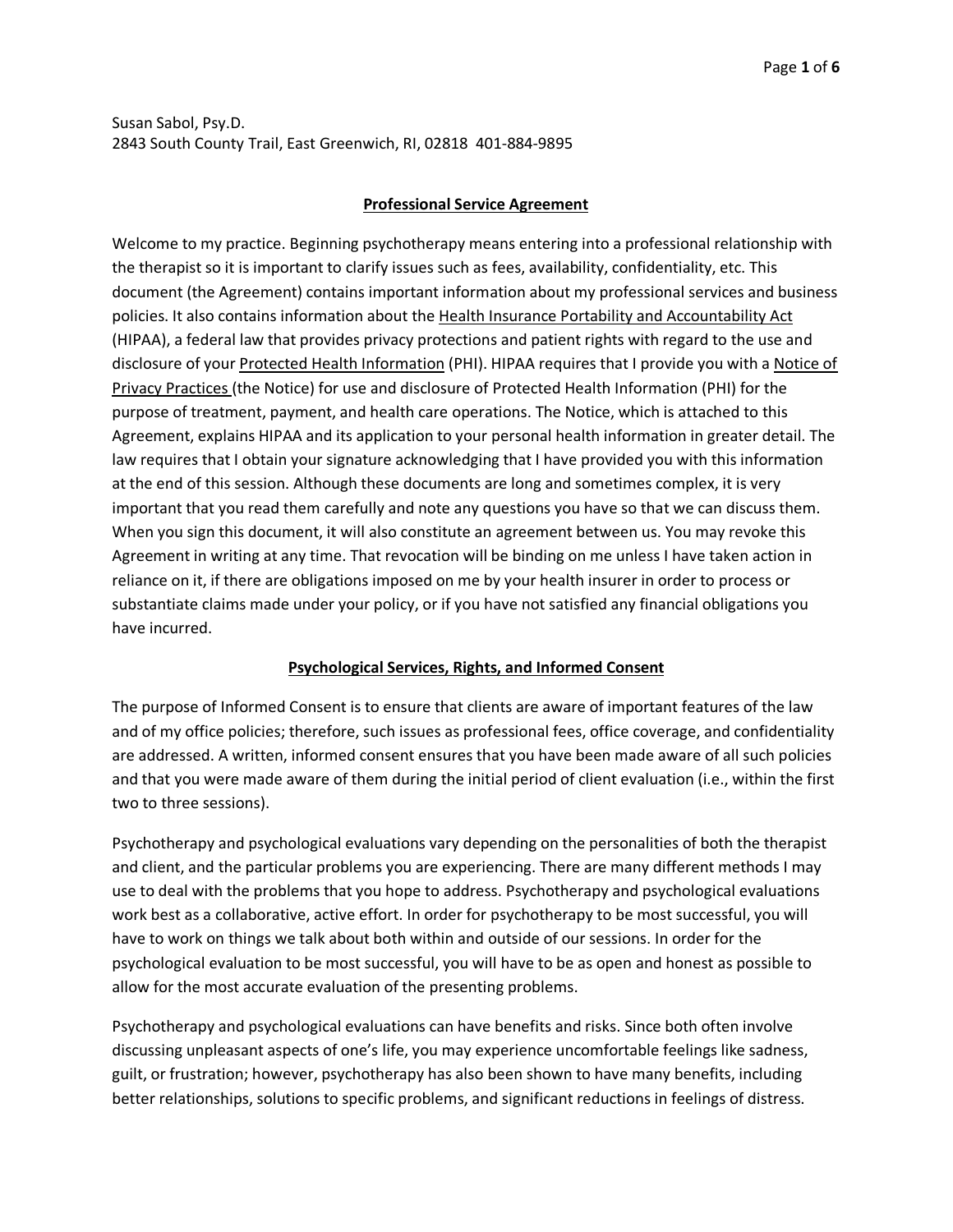Psychological evaluations often assist with more accurate diagnoses and recommendations for treatment. Psychotherapy has helped many people, but success is never guaranteed. You have the right to be informed about your therapy, any risks it might involve, and what alternatives there might be. You have the right to be informed about my qualifications to treat you. You have the right to request or refuse any particular technique or to withdraw from therapy at any time. If you could benefit from any treatments I cannot provide, it is my ethical obligation to offer to refer you to someone who can help you. If you wish to examine your records, I will go over them with you and answer any questions you may have. To do this, I request at least one week's notice in order to review the record and prepare to discuss it with you. Your feedback about what you like or do not like about our work together is always welcome. Should you ever feel dissatisfied or concerned about our work, please speak with me about this as soon as possible. An important part of our work together is to discuss the benefits and risks of the choices that you make. You are the final judge of the benefits and risks that therapy holds for you.

Our first few sessions will involve an evaluation of your issues and needs. By the end of the initial evaluation, I will be able to offer you some first impressions of what our work will include and a treatment plan to follow, if you decide to continue with therapy. You should evaluate this information along with your own opinion of whether you feel comfortable working together. Therapy involves a large commitment of time, money, and energy so you should be careful about the therapist you select. Your questions and concerns are welcomed. If your doubts persist, I will be happy to help you find another mental health professional.

### **Scheduling Sessions, Cancellations, and Missed Appointments**

Sessions are usually 50 minutes in length and once per week although some sessions may be longer or more frequent. I usually conduct an initial evaluation that lasts from 2 to 4 sessions. It's important that regular attendance at sessions be a priority. Consistency and commitment on the client's part are factors contributing to a successful therapeutic outcome. Because impulses not to come to a session may reflect a wish to avoid painful issues central to our work, it is part of the therapy process to discuss such impulses with me. If you cancel or miss three appointments or there is a pattern of cancelling or missing appointments, I will talk with you about possibly taking a break from treatment until such time as you are able to commit to regular appointments.

Your appointment time has specifically been set aside for you. You can cancel a session by leaving a message on my office phone; however, should you cancel with less than 24 hours before your scheduled time or if you miss an appointment without cancelling, there will be a charge of \$130.00 regardless of the reason for the missed session. Insurance companies do not cover charges for missed appointments so you will be responsible for this fee, whether or not you have insurance coverage. **I read and**  understood the policy for late cancellations and missed appointments.

## **Professional Fees, Billing, and Payments**

The fee for a 50-minute, individual therapy session is \$130.00. A couple's therapy session is billed at \$155.00 for 50 minutes. An initial evaluation session is billed at \$175.00. If I am a participating provider in your insurance plan, it is possible that I have agreed to accept fees that are lower than those listed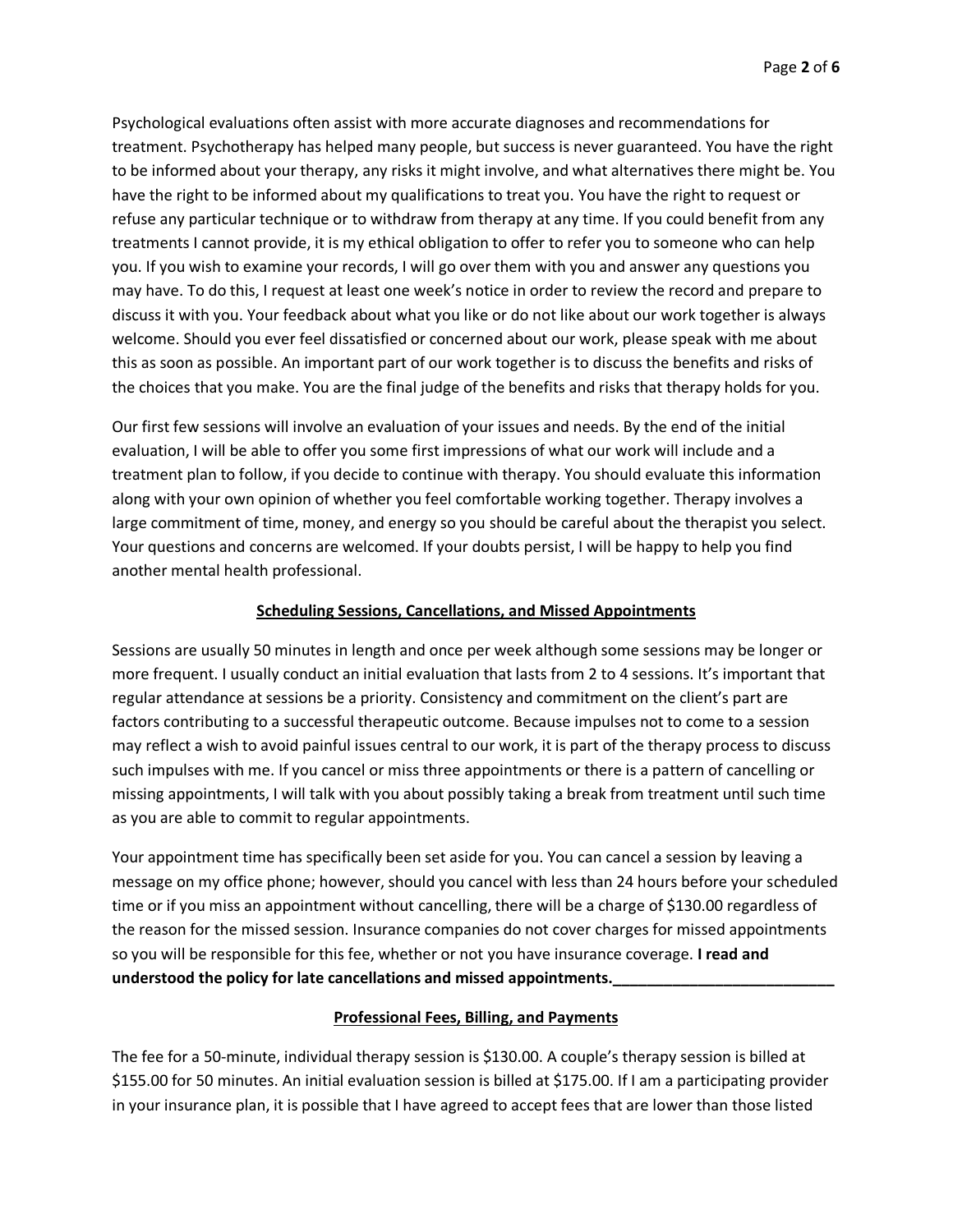above. Telephone conversations lasting more than 10 minutes and other professional time (e.g., conversations with other professionals, report preparation, etc.) that you have authorized, will be billed on a prorated basis of \$130.00 per hour. If you become involved in legal proceedings that require my participation, you will be expected to pay for my professional time. I charge \$175.00 per hour for preparation, travel, and attendance at any legal proceeding.

You are expected to pay for each session or co-payment at the time of the session, unless we agree otherwise or unless you have insurance coverage that requires another arrangement. Please inform me immediately of any change in your insurance policy, including a change in the co-pay amount and/or a change of insurance carrier. It is my policy not to allow clients to accrue balances so that financial stress does not compromise treatment.

If I am not a participating provider with your insurance company, you are expected to pay the full fee each session, and a standard claim form will be given to you at the end of each session which you can submit for reimbursement.

If I am a participating provider with your insurance company, a claim form will be sent directly to them, and you are responsible for paying only your part of the fee each session.

Charges not paid by your insurance company, no matter what the reason, are ultimately your responsibility. Most insurance companies will not pay for such services as report writing or conferences with other professionals, and none will pay for late or missed cancellation charges so you will be billed directly for such expenses.

I use a billing service, Lindee's Billing Service. Please inform me of any billing error so that I may resolve the matter.

I accept payment by cash or check. There will be a charge of \$25.00 for each returned check.

#### **Insurance Reimbursement**

In order for us to set realistic treatment goals and priorities, it is important to evaluate what resources you have available to pay for your treatment. If you have a health insurance policy, it will usually provide some coverage for mental health treatment. You, not your insurance company, are responsible for full payment of my fees. It is very important that you find out exactly what mental health services your insurance policy covers, including (a) whether there is a preferred provider list you must choose from and whether I'm listed as a preferred provider, (b) whether you need pre-authorization before any services are provided, (c) your co-pay amount, (d) any deductibles, and (e) any maximum limit to the number of sessions per year. Once we have all the information about your insurance coverage, we can discuss what we can expect to accomplish with the benefits that are available and what will happen if they run out before you feel ready to end treatment.

Your contract with your health insurance company requires that I provide them with information relevant to the services that I provide to you. I am required to provide a clinical diagnosis. Sometimes I am required to provide additional clinical information such as treatment plans or summaries, or copies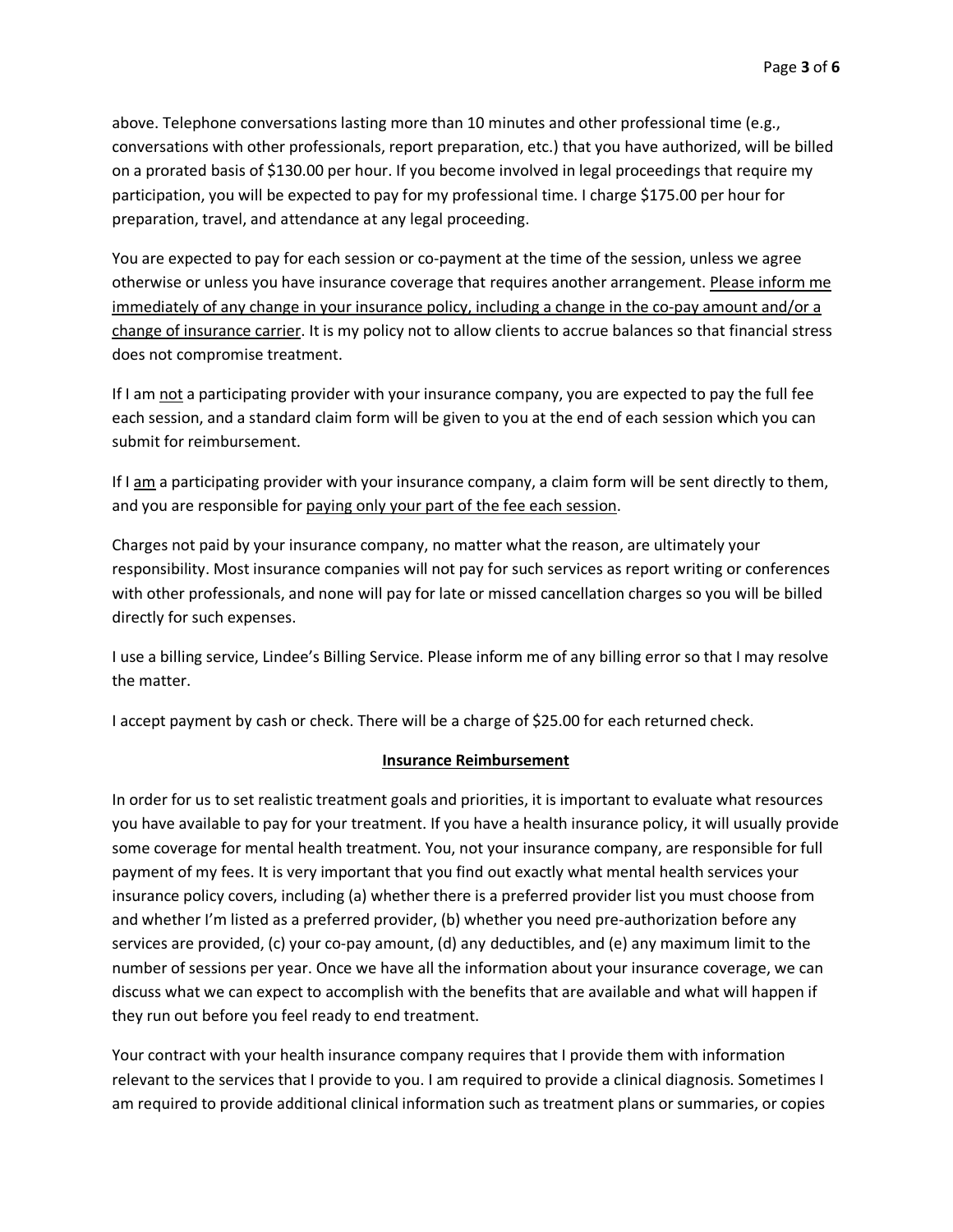of your entire clinical record. In such situations, I will make every effort to release only the minimum information about you that is necessary for the purpose requested. This information will become part of the insurance company files and will probably be stored in a computer. I have no control over this information once it is in the insurance company's hands. In some cases, they may share the information with a national medical information databank. I will provide you with a copy of any report I submit, if you request it. By signing this Agreement, you agree that I can provide requested information to your insurance carrier.

## **Contacting Me and Availability**

Please leave messages on my office phone (401-884-9895). I return most phone calls during work hours, but I will not take calls when I'm with a client. I make every effort to return your call on the same day you leave me a message. Please be sure to leave your return number, including area code, and best times to reach you. There is an answering service taking calls when the office is closed; they will call me if you have an emergency that cannot wait until the office re-opens. If you are unable to wait for my return call, you are responsible to contact another safe adult, emergency services at your local community mental health center, your prescribing physician or psychiatrist, Butler Hospital, or another psychiatric facility. If you are at serious or imminent risk or have already harmed yourself, you should call 911 or go directly to the nearest hospital emergency room. The hospital can call me on my office number, and the answering service will then contact me. Should I take time off, I will inform you of the clinician providing coverage in my absence and their contact information.

# **Limits on Confidentiality**

The law protects the privacy of all communications between a client and a psychologist. In most situations, I can only release information about your treatment to others if you sign a written authorization for specific information to be released to specific individuals or institutions. There are other situations that require only that you provide written, advanced consent. Your signature on this Agreement provides consent for those activities, as follows:

- I may occasionally find it helpful to consult other health and mental health professionals about a case. During a consultation, I make every effort to avoid revealing the identity of my client. The other professionals are also legally bound to keep the information confidential. If you do not object, I will not tell you about these consultations unless I feel that it is important to our work together. I will note all consultations in your Clinical Record.
- I have a professional service contract with a medical billing company and also use an answering service. Staff have been trained to maintain the confidentiality of your information except as specifically allowed in the contract or otherwise required by law.
- Disclosures required by health insurers are discussed elsewhere in this Agreement. Disclosures to collect overdue fees: If a client's account is overdue and suitable arrangements for payment have not been agreed to, I have the option of using legal means to secure payment. In most cases, the only information which I would release is the client's name, the type of service, and the amount due.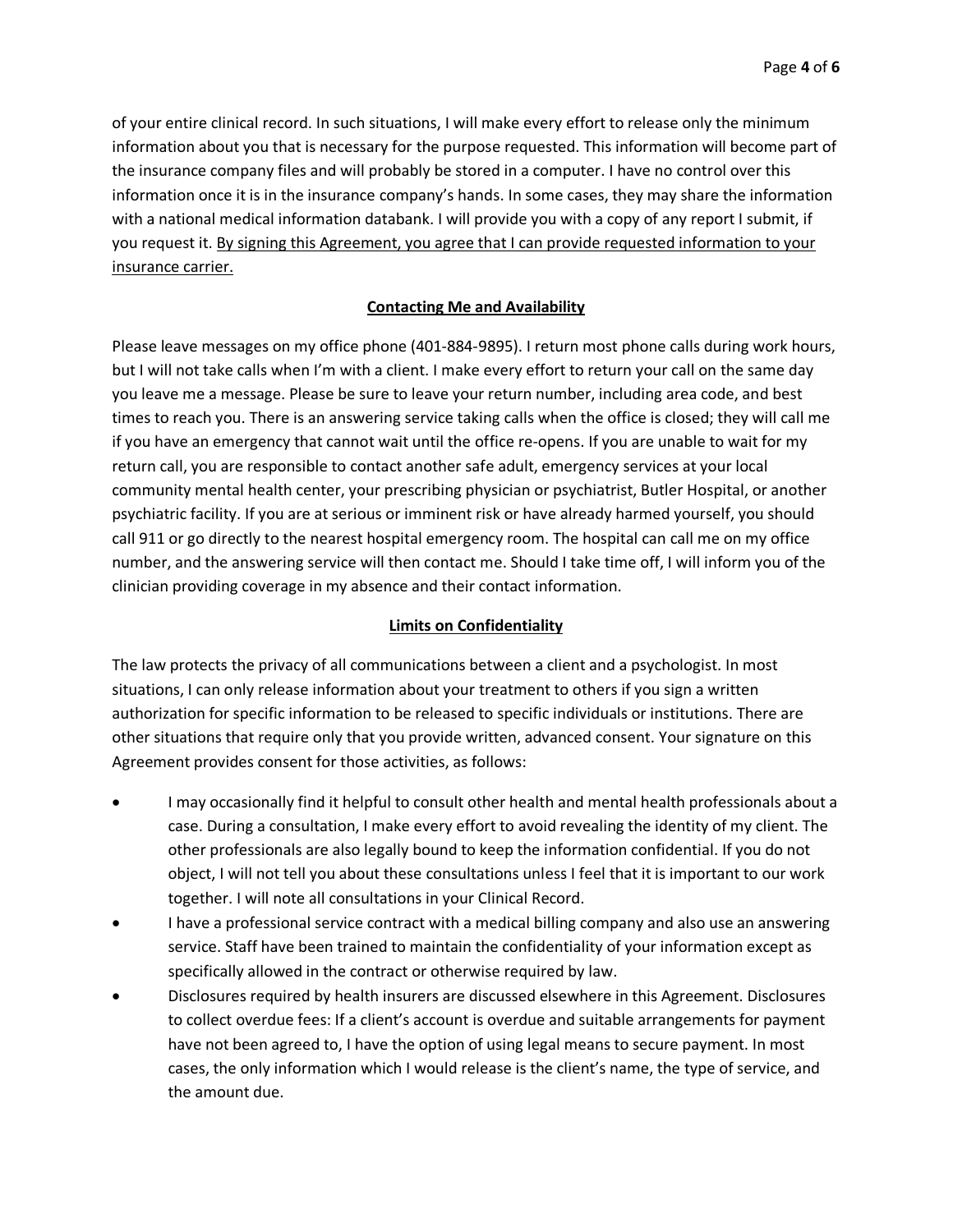There are some situations where I am permitted or required to disclose information without either your consent or authorization.

- If you are involved in a court proceeding and a request is made for information concerning my professional services, such information is protected by the psychotherapist-patient privilege law. I cannot provide any information without (1) your (or your legal representative's) written authorization, (2) a court order, or (3) a subpoena of which you have been officially notified and failed to inform me that you are opposing the subpoena. If you are involved in or contemplating litigation, you should consult with your attorney to determine whether a court would be likely to order me to disclose information. Testimony could also be ordered in child custody or adoption proceedings, legal proceedings relating to your emotional condition or psychiatric hospitalizations, or in malpractice and disciplinary proceedings brought against psychologists.
- If a government agency is requesting the information for health oversight activities, I may be required to provide it for them.
- If a client files a complaint or lawsuit against me, I may disclose relevant information regarding that client in order to defend myself.
- If a client files a worker's compensation claim, information that is directly related to that claim must, upon appropriate request, be provided to the Workers' Compensation Commission.

There are some situations in which I am legally bound to take actions which I believe are necessary to attempt to protect others from harm, and I may have to reveal some information about a client's treatment. These situations are unusual in my practice.

- If I have reason to know or suspect that a child has been abused or neglected, or has been a victim of sexual abuse by another child, the law requires that I file a report with the Department for Children, Youth and Families. The law also mandates reporting for abuse of disabled persons and the elderly. Once such a report is filed, I may be required to provide additional information.
- If I believe that a client presents a risk to another person or to family members, I am required to take protective actions including warning the potential victim(s), contacting the police, or seeking hospitalization of the client. If a client threatens to harm himself/herself, I may be obligated to seek hospitalization for him/her, or to contact family members or others who can help provide protection.

If such a situation arises, I will make a reasonable effort to discuss it with you before taking any action and I will limit disclosure to what is necessary. **I read and understood the limits on confidentiality.** 

**\_\_\_\_\_\_\_\_\_\_\_\_\_\_\_\_\_**

# **Professional Records**

You should be aware that, pursuant to HIPAA, I keep Protected Health Information about you in two sets of professional records. One set constitutes your Clinical Record. It includes information about your reasons for seeking therapy, a description of the ways in which your problem impacts on your life, your diagnosis, the goals that we set for treatment, your progress toward those goals, your medical and social